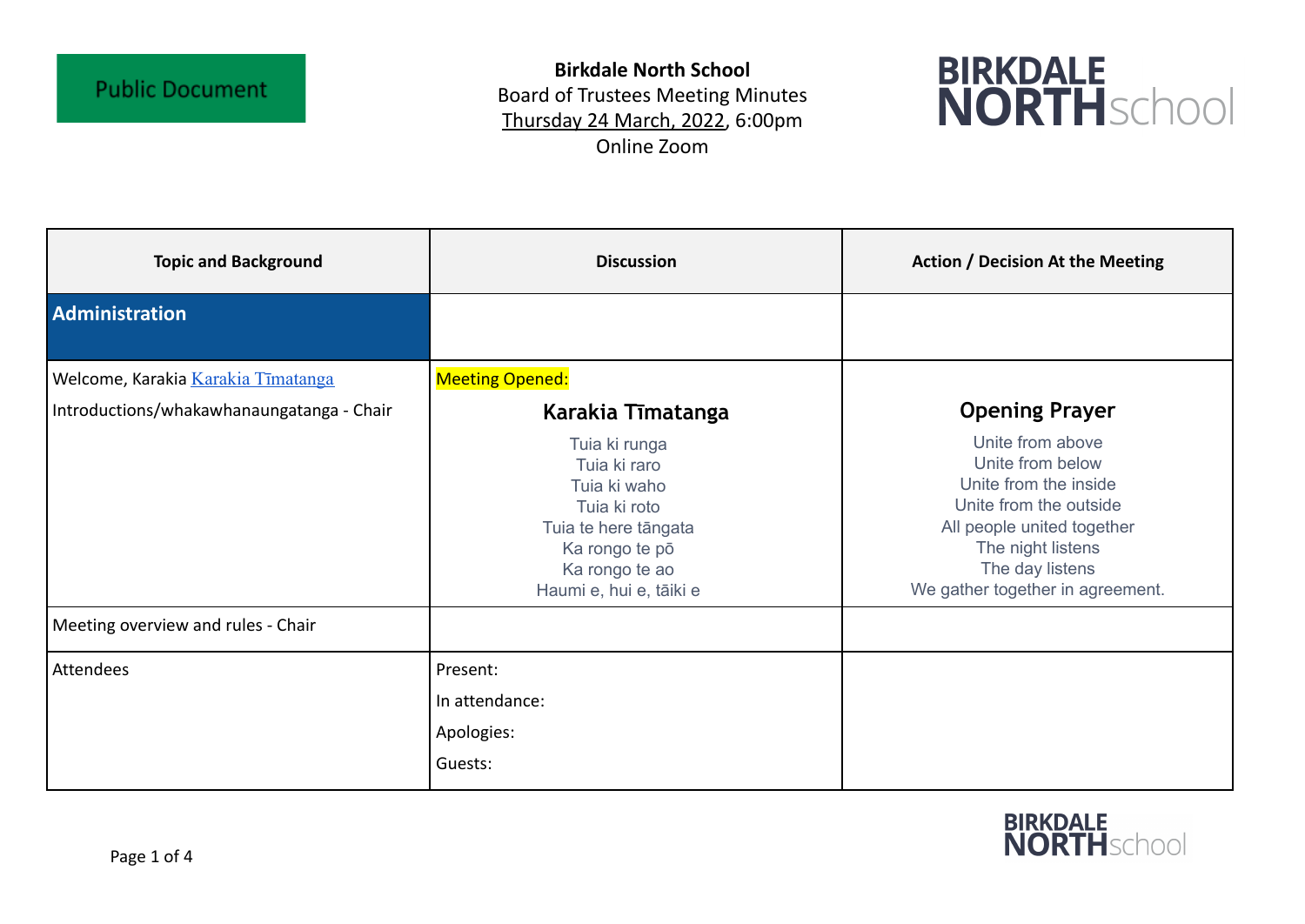| Declaration of Conflict of Interest                                                                           |                         |                                                                                                                                        |
|---------------------------------------------------------------------------------------------------------------|-------------------------|----------------------------------------------------------------------------------------------------------------------------------------|
| Presentations                                                                                                 |                         |                                                                                                                                        |
| <b>Approval of Previous Minutes</b>                                                                           | Minutes to be approved: | Motion: That the minutes from the meeting held<br>on 10 February 2022 be passed as true and<br>correct.<br>Moved: Greg<br>Carried:     |
|                                                                                                               |                         |                                                                                                                                        |
| <b>Financial Report</b><br>Monthly review of the financial report, financial<br>statements and creditors.     |                         | Motion: That all lawful creditors be paid and that<br>the financial report for February 2022 be<br>adopted.<br>Moved: Greg<br>Carried: |
| Principal                                                                                                     |                         |                                                                                                                                        |
| <b>Principal's Report</b><br>Board work plan items:<br>Health and physical education<br>Responsive curriculum |                         | Motion: That the Principal's report be adopted.<br>Moved: Greg<br>Carried:                                                             |
|                                                                                                               |                         |                                                                                                                                        |
| <b>Strategic Decisions/Policy</b>                                                                             |                         | Motion:<br>Moved:<br>Carried:                                                                                                          |
| Item                                                                                                          |                         |                                                                                                                                        |

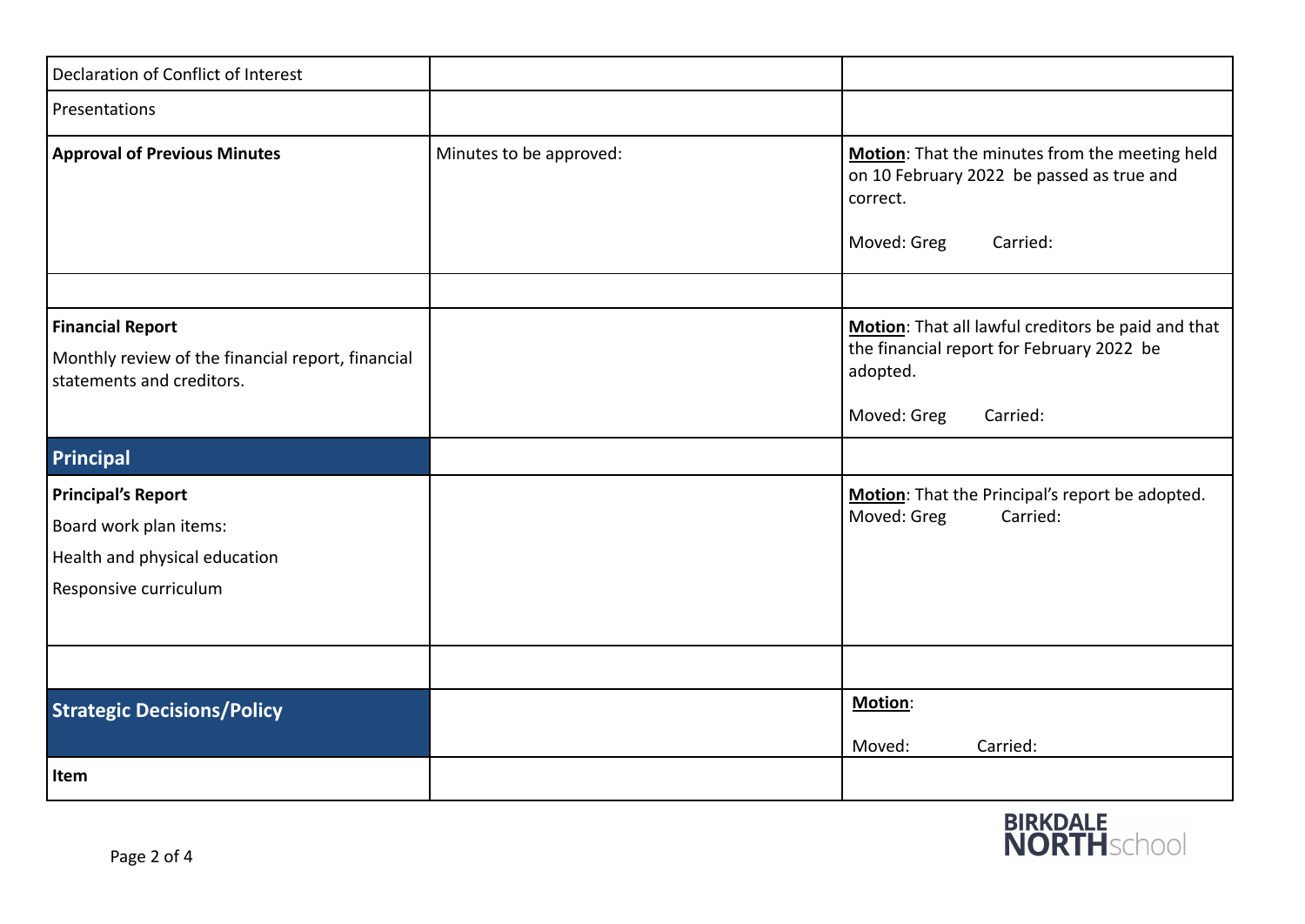| Presiding Member's Role                         |                    |
|-------------------------------------------------|--------------------|
| Meeting Procedure                               |                    |
| Reporting to the Board                          |                    |
| Code of Behaviour                               |                    |
| Health, Safety, and Welfare                     |                    |
| Emergency, Disaster, and Crisis Management      |                    |
|                                                 |                    |
| <b>Strategic Discussion</b>                     |                    |
| Item                                            |                    |
| <b>Health and Safety</b>                        |                    |
| Any issues to raise?                            |                    |
| General                                         | Motion:            |
|                                                 | Moved:<br>Carried: |
| Item                                            |                    |
| Board triennial election date 2022              |                    |
| Item                                            |                    |
| Delegation of authority to the deputy principal |                    |
| Item                                            |                    |
| Approval of out of zone ballot dates 2022       |                    |
|                                                 |                    |